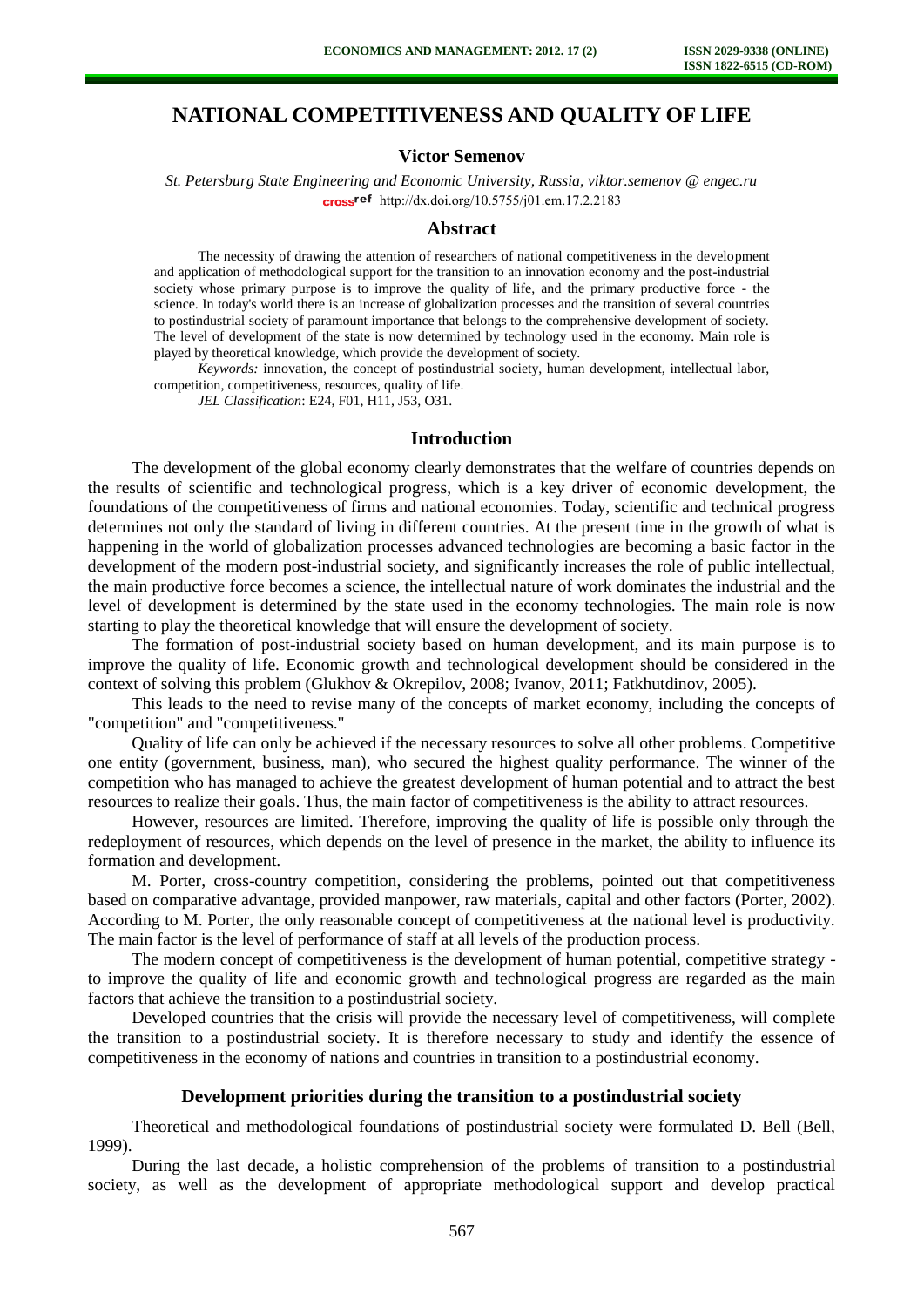recommendations for a number of publications devoted to business researchers. Studies show that postindustrial economy can build the country, integrated into the global process, which have modern fundamental science and advanced science-intensive production, as well as countries with sufficient natural resources, provided that the profits from their sale on the world market will be spent to improve the lives nation.

The world is moving purposefully to the technologies of the new, sixth way of technological development, which is projected in the 30's and 40's. this century. Today this is happening within the various research programs, laying the foundation for the development of innovative projects relating to both current and future technological structure. The problem of a new way of life is determined not only by the appearance of new scientific discoveries and the creation on their basis of advanced technologies, but also the world's leading companies achievable level of performance in key areas of application of labor and capital.

Fundamental scientific discoveries of the twentieth century late. - The beginning of the XXI century. initiated the creation of fundamentally new technologies in electronics, computing and fiber-optic technology, software, telecommunications, robotics, manufacturing and processing of energy resources. Advances in high-tech complex are currently available in the technology and science and technology fields as aerospace technology, electronics and communications, nanotechnology, environment, peaceful atom, medicine and biotechnology, energy and energy efficiency, engineering, laser technology, security technology, chemistry and new materials, technology, automotive, etc. According to some scholars, there are three priorities for the coming 20 years: energy, information technology, and medicine. On this basis, we can expect progress in nanotechnology, self-developing technology structures, hybrid materials chemistry, biotechnology, energy-saving technologies.

The development of techniques and technologies requires the introduction of modern tools of a competitive economy with a view to improving the quality of products, services, management, resource conservation, accelerate the processes of production, etc. The current structure of the economy in the long run is not capable of ensuring economic growth, sufficient to overcome the crisis tendencies and ensure the development of key sectors of the economy, social sphere and the formation of competitive advantage. To implement immediate action on the development of social infrastructure, basic science, and other necessary cost increases, corresponding to high rates of economic development. The main source of material resources are the means of all business entities, derived from economic growth. It also requires socially-oriented state budget.

The problem of choice is a key priority in the formulation of public policy. We know a lot of different approaches to the methodology of the priorities of scientific and technological development.

At the heart of the most common approach is technology based on surveys of experts in specific fields and generalization of the results.

The results of predictive studies are required to use government agencies in the development of science, technology and innovation policy, the formation of priorities of budget financing, etc.

Minimum list of factors that determine the quality of life, are: safety, housing, health, education, science, culture, agriculture and food, transportation, telecommunications, construction, energy, ecology, management.

In fact, these factors are the priorities of socio-economic development, which are universal and applicable to the formation of public policy.

Then the development of the state of socio-economic development must begin with a forward-looking research, in which stand out products and services, and made the necessary assessment of the resources required to achieve the main goal.

Among the countries - the leaders of technological system of scientific and technological forecasting is most developed in Japan. Thus, according to a survey of experts in Japan developed a comprehensive forecast scenarios and technological development. The high quality of predictive research is achieved through the use of proven methodologies, integration trends in global development, a high level of organization of work, independence and competence of experts.

## **National competitiveness**

The experience of becoming developed economies exhibit only possible in the current path of development, leading to a competitive position in the world economy - innovation. Innovation is a factor in improving the competitiveness of not only individual companies but also countries in the global world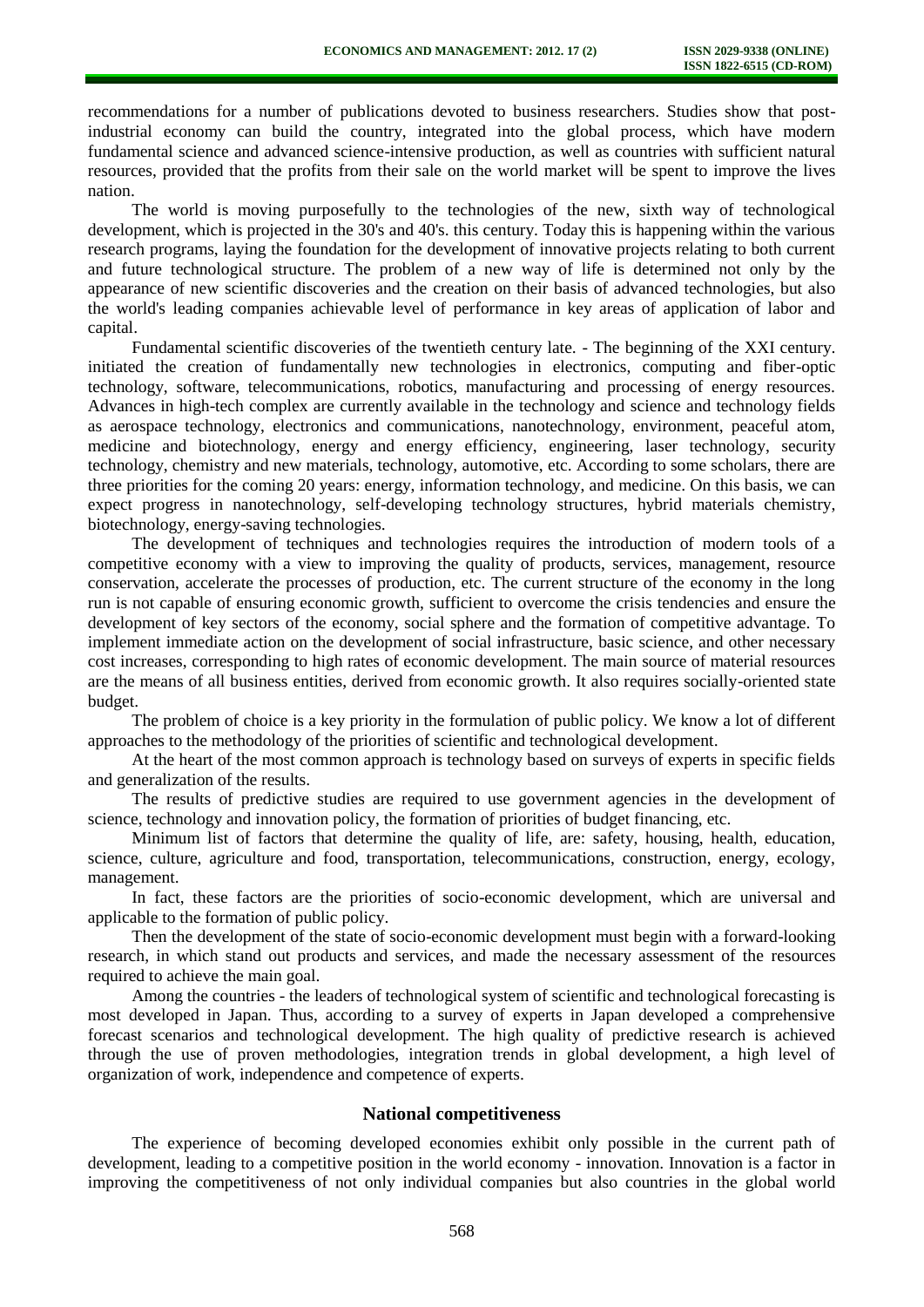economy. Innovation is not only determine the rate of economic growth, but most importantly, the quality parameters of this growth. That innovation can receive economic benefits, resulting in the final result to increased competitiveness and increased quality of life.

At the present time, in the face of increasing interconnection and interdependence of all economic processes, the role of competition, applies to both the organization and the individual countries.

The modern concept of competitiveness is the development of human potential, competitive strategy to improve the quality of life and economic growth and technological progress are regarded as the main factors that achieve the transition to a postindustrial society.

Economic growth and technological change are closely linked. Moreover, technological change are the main source of economic growth. Only innovation increases the productivity of factors of production. Overcoming the limitations of capital and labor supply is achieved through investment in new knowledge and technology. Obviously, the same way is possible to overcome limitations and other economic activities: environmental, spatial, and other commodities worldwide trends are such that an increasing number of countries seeking to strengthen their competitiveness, gradually moving from development on the basis of factors of production and investment to development based on innovation.

National competitiveness is determined by the level of human development and the possibility of an active influence on global processes.

Current approaches to the assessment of competitiveness are to determine a set of formal parameters, determining the weight of each of them, and on this basis, assess the level of competitiveness of a particular technique. The main problem with this approach is the determination of weighting coefficients that can only be set by an expert and therefore will inevitably bear the stamp of subjectivity, and in some cases may be of the character and image.

One of the most famous is the competitiveness ranking of the World Economic Forum (WEF), calculated on the basis of publicly available statistics and the results of a survey of CEOs. At the same time assessed the strengths and weaknesses of countries, which allows us to formulate recommendations for adjustments to economic policy.

The main indicator of national competitiveness ranking is the Global Competitiveness Index (GCI), which is composed of 12 indicators: quality of institutions, infrastructure, macroeconomic stability, health and primary education, higher education and training, goods market efficiency and services, labor market efficiency, development of financial market, technological level, the size of the domestic market, companies' competitiveness and innovative potential.

Compare ratings of global competitiveness 2011-2012 is presented in Table 1.

| <b>Country</b>                                                                                           | The Global Competitiveness Index 2011-2012 |              | <b>Human Development</b><br><b>Index 2011</b> |
|----------------------------------------------------------------------------------------------------------|--------------------------------------------|--------------|-----------------------------------------------|
|                                                                                                          | <b>Rating</b>                              | <b>Rated</b> | <b>Rating</b>                                 |
| Switzerland                                                                                              |                                            | 5,74         |                                               |
| Germany                                                                                                  | h                                          | 5,41         |                                               |
| Estonia                                                                                                  | 33                                         | 4,62         | 34                                            |
| Czech                                                                                                    | 38                                         | 4,52         | 27                                            |
| Poland                                                                                                   | 41                                         | 4.46         | 39                                            |
| Lithuania                                                                                                | 44                                         | 4,41         | 40                                            |
| Latvia                                                                                                   | 64                                         | 4.24         | 43                                            |
| Russia                                                                                                   | 66                                         | 4,21         | 66                                            |
| * Published on September 7, 2011 Analytical Group of the World Economic Forum (WEF). http://gtmarket.ru. |                                            |              |                                               |

| <b>Table 1.</b> Compare ratings of global competitiveness 2011-2012 *, and the Human Development Index |
|--------------------------------------------------------------------------------------------------------|
| number of European countries in 2011 <sup>**</sup>                                                     |

\*\*<http://gtmarket.ru/news/state/2011/11/03/3705>

To form and retain the competitive advantage needed (Fatkhutdinov, 2005):

- effective coordination of economic and political stability to ensure the country's economy;
- development of the legal system in the country,
- the development of a competitive environment in the area of national jurisdiction;
- the formation of strategic forecasting and planning, aimed at identifying and implementing the most important competitive advantages of the national economy;
- debugged an effective system of governance at all levels of the hierarchy of competitiveness;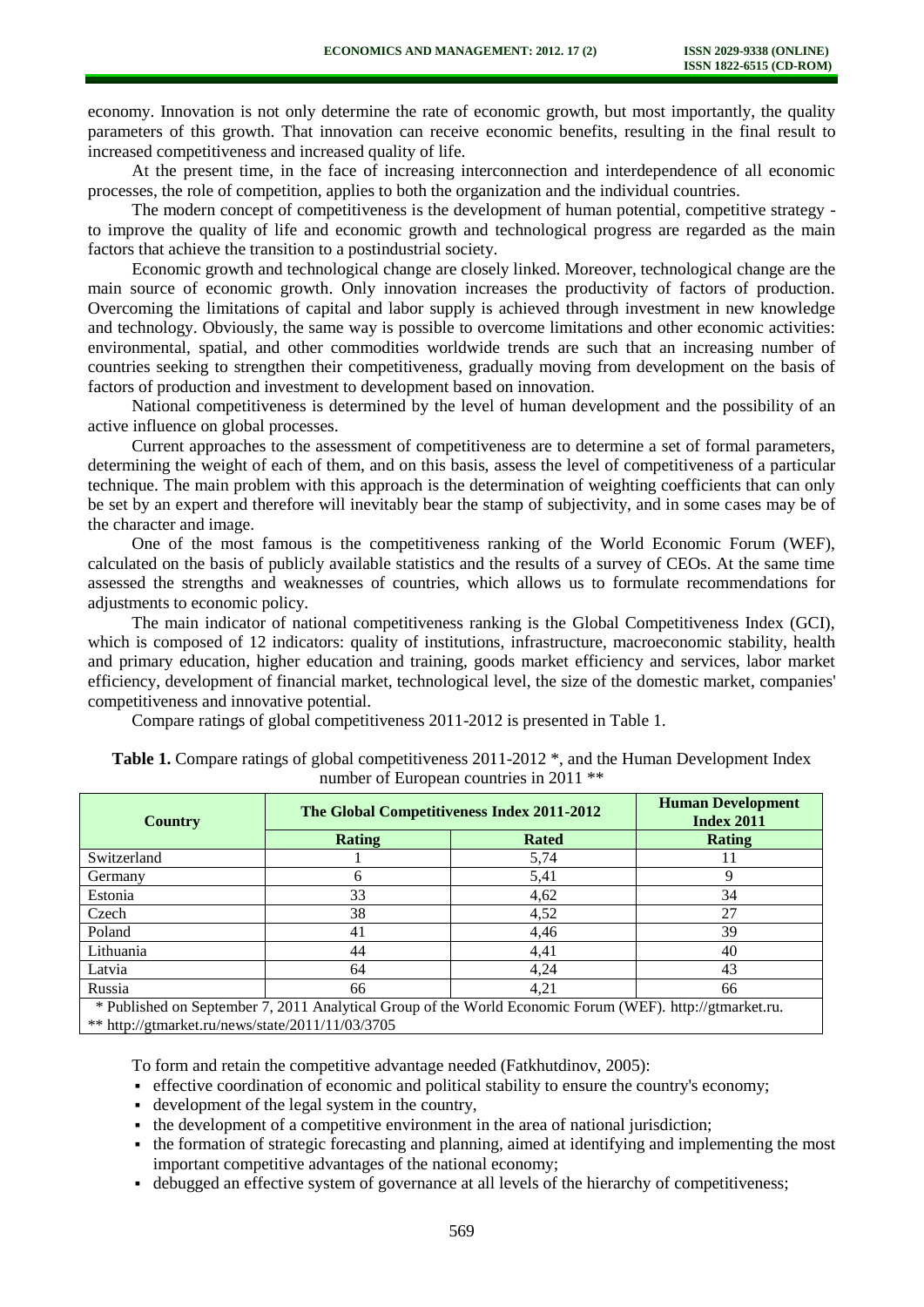- development of long-term development strategies of all the vital sectors of the economy;
- formation of socially oriented state budget that provides the growth rate of government spending on science, education, human development;
- strengthening the stability of the financial system;
- to ensure high efficiency of resource use;
- increase in the proportion of virtual and management technologies based on the use of the Internet;
- increase in the proportion of high-waste production technologies;
- software reliability engineering, etc.

To achieve the transition to a postindustrial society needs to develop an appropriate methodological support and provide the following main concrete actions (Ivanov, 2011):

- The recognition of human life as an absolute value;
- The transition from hierarchical to distributed control systems;
- A strategic development objective improving the quality of life and human development;
- Development of basic science, technology and education;
- Shortening the implementation of research results;
- The formation and development of a continuous cycle: science production the market the consumer.

#### **Quality of Life**

Determines the mass of research and action focused economists and managers to the quality of life. However, there are more urgent, but insufficiently explored problems. There is no clarity in terminology, the unity in the evaluation of situations, clarify the methodological developments. For the "quality of life" there is no clear definition of the subject assessment - the "life", there are no indicators for measuring (and Okrepilov & Glukhov, 2008).

By the quality of life is usually described as the human condition: the provision of material goods (food, clothing, shelter), safety, access to health care, educational opportunities and development capabilities, state of the environment, social relations in society, including freedom of expression and influence people policy decisions (Genkin, 2009).

Quality of life is determined by many parameters. There is a classification performance of individual characteristics: general and specific, economic and socio-demographic, objective and subjective, and in-kind cost, quantity and quality, performance ratios and consumption patterns, statistics, etc.

The high quality of life can only be achieved by developing a set of policies and programs for the implementation of which requires resources.

Quality of life is not a separate area of activity. It is an integral part of all activities (manufacturing, commerce, construction, investment, planning, education, etc.). Projects and programs focused on quality of life should be a priority, the quality of life should be considered when making management decisions, the deterioration in quality of life should exclude relevant projects.

Low competitiveness due to the decrease of innovative activity of enterprises, the quality of economic, marketing, production, management and other processes.

In turn, decrease the innovation activity of enterprises and their competitiveness, the deterioration of resources due to declining quality of economic and management training.

The key to ensuring the competitiveness of any object as the first condition for achieving high performance (profitability, stability, complexity of development, quality of life) is to improve the quality of governance.

To ensure the competitiveness and growth of quality of life is affected by many factors, political, legal, technical, economic, social, environmental, psychological, and other nature.

### **Methods for national competitiveness**

The implementation methodology to ensure a systematic approach that allows to optimize resources and focus them on solving major problems. The basis of the formation of a national system to ensure the competitiveness of the priorities laid technological development.

The challenge is to ensure sustainable growth of quality of life, focusing on the performance in the future Human Development Index developed countries. To do this, carried forward and analytical studies, during which identifies competitive advantages, problem areas are determined by quantitative indicators.